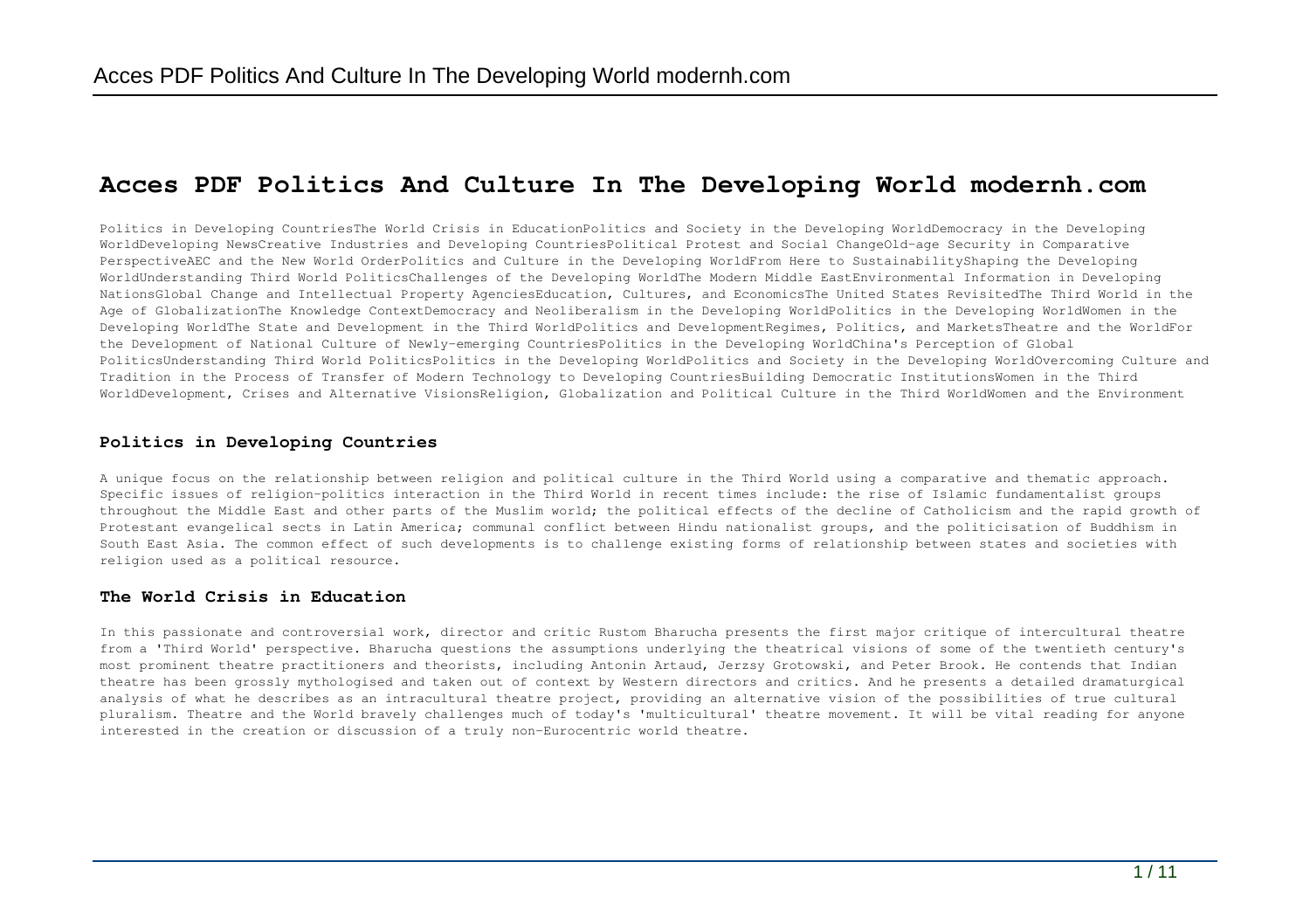## **Politics and Society in the Developing World**

This textbook deals with the central political themes and issues in the developing world, such as globalization, inequality, and democracy. Leading experts in the field provide up-to-date and systematic coverage. The book is accompanied by an Online Resource Centre. Student resources: Three additional case studies, including one on China Web links from the book Flashcard glossary

# **Democracy in the Developing World**

Why are some countries rich and others poor? Colonialism, globalization, bad government, gender inequality, geography, and environmental degradation are just some of the potential answers to this complex question. Using a threefold framework of the West, the South, and the natural world, Shaping the Developing World provides a logical and intuitive structure for categorizing and evaluating the causes of underdevelopment. This interdisciplinary book also describes the social, political, and economic aspects of development and is relevant to students in political science, international studies, geography, sociology, economics, gender studies, and anthropology. The Second Edition has been updated to include the most recent development statistics and to incorporate new research on topics like climate change, democratization, religion and prosperity, the resource curse, and more. This second edition also contains expanded discussions of gender, financial inclusion, crime and police killings, and the Middle East, including the Syrian Civil War.

## **Developing News**

This ambitious study, by a leading Spanish social scientist, analyses the mutual relationships between politics and the economy. Focusing on the experiences of Southern and Eastern Europe, it examines the complex interdependence between democracies, economic growth, social redistribution, and political culture. Are democratization processes the product of previous experiences of development, or of economic crisis? Can political regimes influence economic development and the distribution of material resources? In a context of economic constraints, to what extent are social democratic governments able to present a distinct identity in their policies? And can democratic governments, once established, increase support for democratic principles? Professor Maravall explores these and other crucial questions utilizing a wealth of evidence from official statistics to public opinion polls. His appendices also provide chronologies of the most influential studies on these topics, offering valuable background information and ideas for further reading.

## **Creative Industries and Developing Countries**

This book synthesizes and analyzes three decades of economic, political, and cultural policies and politics toward third world women. Focusing on the impact of the current global economic and political crises - debt, famine, militarization, and fundamentalism - the authors show how, through organization, poor women have begun to mobilize creative and effective development strategies to pull themselves and their families out of immiserating circumstances.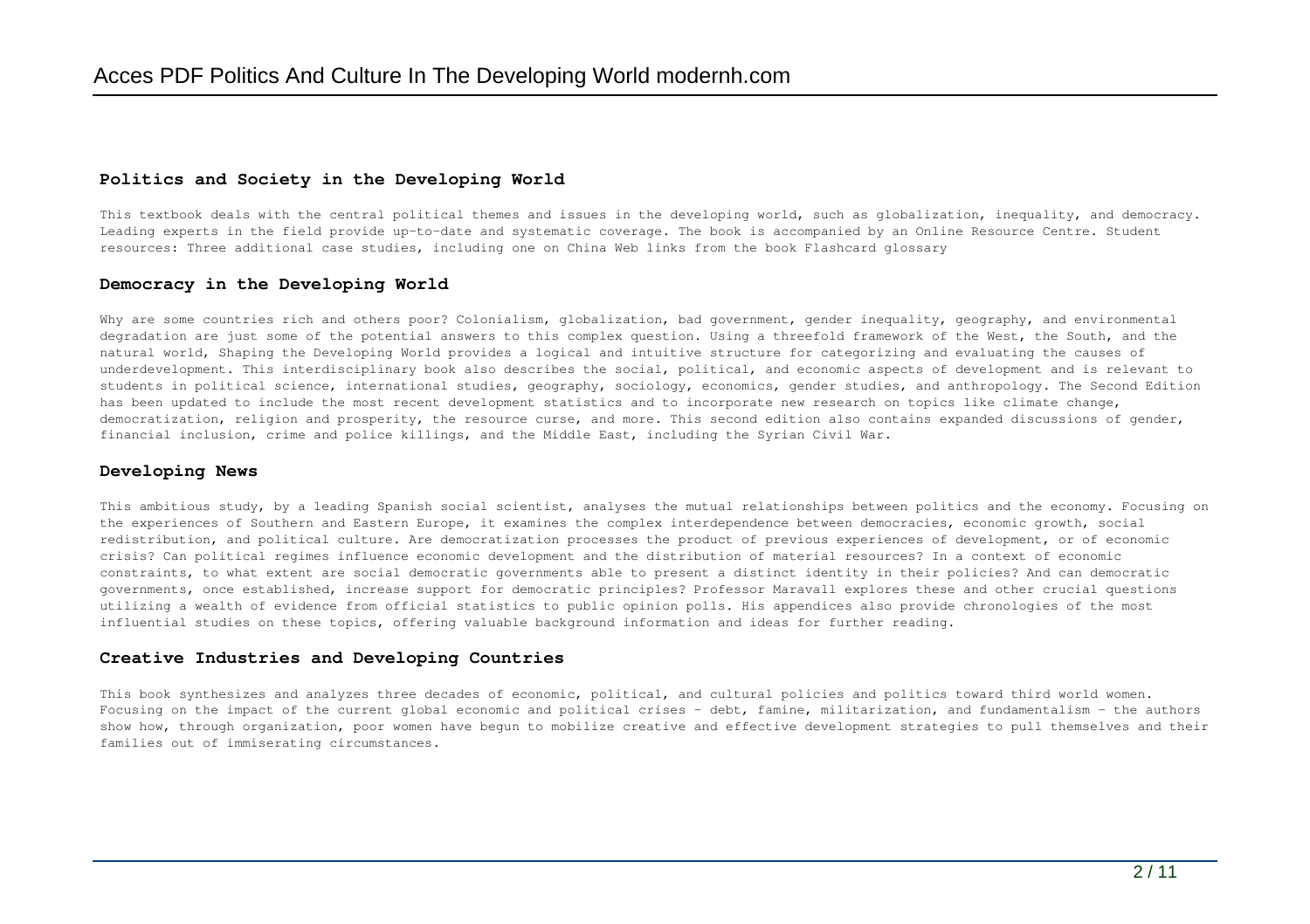# **Political Protest and Social Change**

This major textbook provides a clear and comprehensive introduction to the main analytical approaches and their use in the study of third world politics and development. The author outlines the difficulties in the various analytical approaches to the study of development within political science; presents a critical overview of each of the main schools of thought and explores the contemporary issue of democratization to illustrate how students can apply a framework for research and critically develop a perspective on their own.

### **Old-age Security in Comparative Perspective**

This study of comparative political development provides insights into the likelihood that the liberal-democratic system of government will become institutionalized in industrializing and non-industrialized countries in the wake of neoliberalism - the global economic and political changes currently underway. It argues that over the near to medium term, liberal-democratic governance will plant roots of systematic stability only in that subset of developing countries in which preconditions for democracy already exist. In addition, the author argues that some liberal-democratic governmental institutions and processes, such as parliaments, legislatures, and general elections, will become established in other developing countries such as Haiti, the Dominican Republic, and eventually Cuba - countries in which the cultural and attitudinal preconditions for democracy remain absent or underdeveloped, and undermined by the fragile base upon which these new democracies rest.

### **AEC and the New World Order**

This well respected textbook is fully up-to-date with recent development policies and important global events. New chapters on the role of institutions, the transition of the state from conflict to post-conflict, and the impact of international aid ensure it remains the most comprehensive introduction to politics in the developing world.

### **Politics and Culture in the Developing World**

Explores such issues as family relations, violence, work, politics, health care, reproduction, and education

### **From Here to Sustainability**

Politics in Developing Countries provides a clear and reader-friendly introduction to the key factors and themes that shape political processes in developing countries. Achieving development outcomes such as reducing poverty and inequality is only possible through efficient governance, well-planned policies and careful allocation of resources, but often politics in developing countries has been identified with mismanagement, corruption, conflict and repression of dissent. This book assesses the politics of developing countries in the period since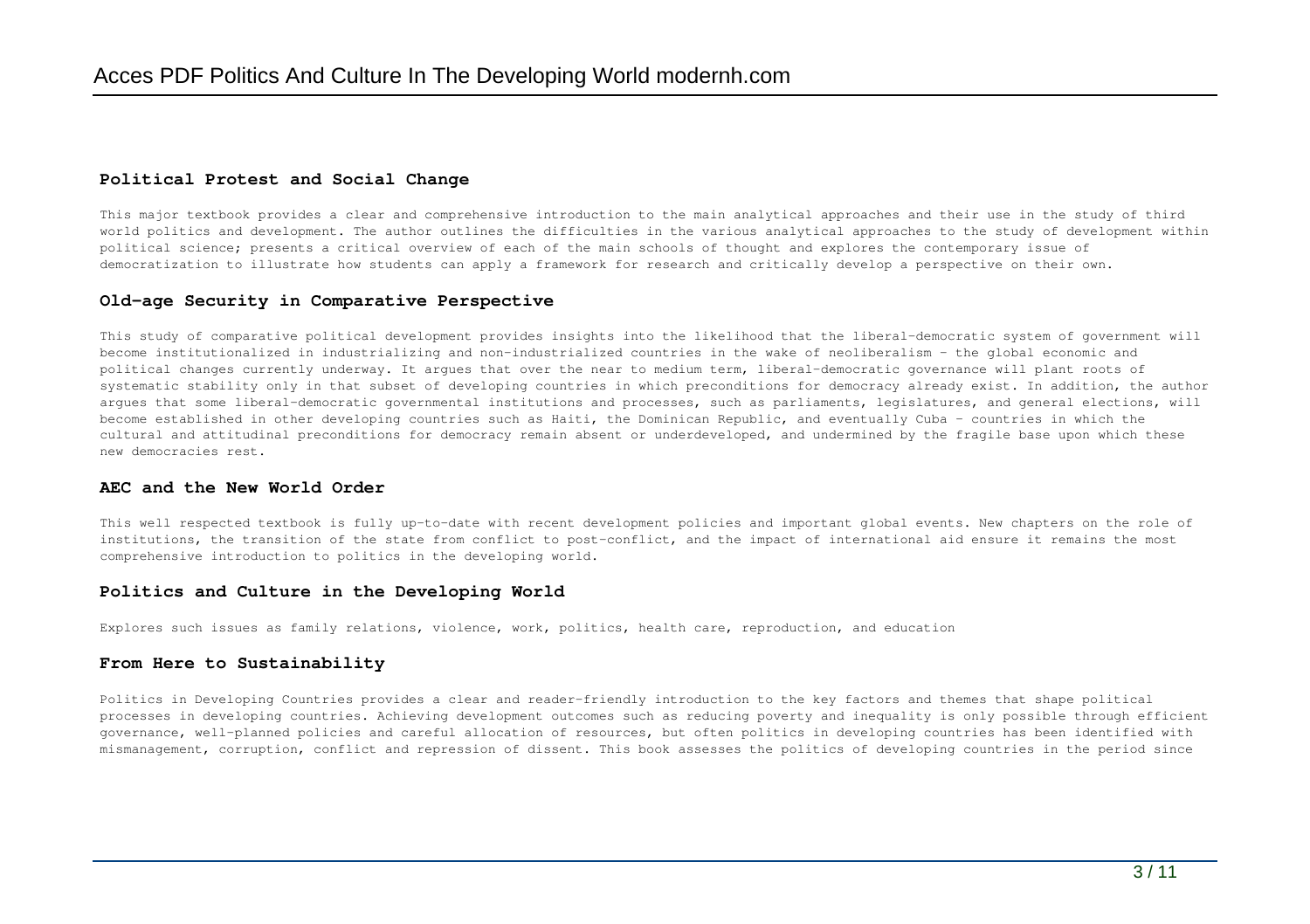decolonisation, focusing on the ways in which states have or have not worked to the advancement of their citizens' interests. Key topics include: Colonialism and its legacy Ethnicity and nation building Governance, corruption and the role of the state Poverty and the political economy of development Aid and outside influence. Drawing on a range of case studies from around the world, Politics in Developing Countries looks at the consistencies and variations between developing countries, examining why some have forestalled political change by liberalising their economies, and others have actively stifled calls for change. Wide-ranging and engagingly written, this introductory textbook is perfect for students of politics and international development, as well as for those with a general interest in the challenges faced by countries in the Global South.

## **Shaping the Developing World**

Challenges of the Developing World is a lively, up-to-date, and highly readable introduction to the key dynamics and issues of political, economic and social development in the "developing countries" of Africa, Asia, the Middle East, and Latin America.

# **Understanding Third World Politics**

## **Challenges of the Developing World**

Politics and Culture in the Developing Worldcomprehensively examines the globalized context and process of development in African, Asian, Latin American, and Middle Eastern countries. From history, economics, religion, and gender to democratic transitions, political leadership, and ethnic conflict, this text surveys all of the major themes of development in the developing world. The authors, drawing on their professional and personal experience, show how globalization is accelerating change in developing countries and linking them more closely to industrialized countries.

### **The Modern Middle East**

In a world seemingly surfing a wave of unprecedented affluence, it is sobering to be reminded that only thirty out of nearly two hundred countries can really be classified as advanced industrialized countries. Eighty per cent of the world's population lives in the developing world. This popular, concise introduction scrutinises the developing world, its varied political institutions and the key social, economic and environmental issues at the heart of contemporary debates. Wide-ranging and clearly written, Politics and Society in the Developing World begins by providing a brisk survey of the major theoretical and methodological interpretations of the social impact of development. It then details the factors which determine the parameters of the developing world before moving on to examine its infrastructure and the crises currently facing it. The book also covers the social and economic contexts of developing societies, the international arena and its impact on the developing world, state-building and the tension between dictatorship and democratization. The book focuses on four policy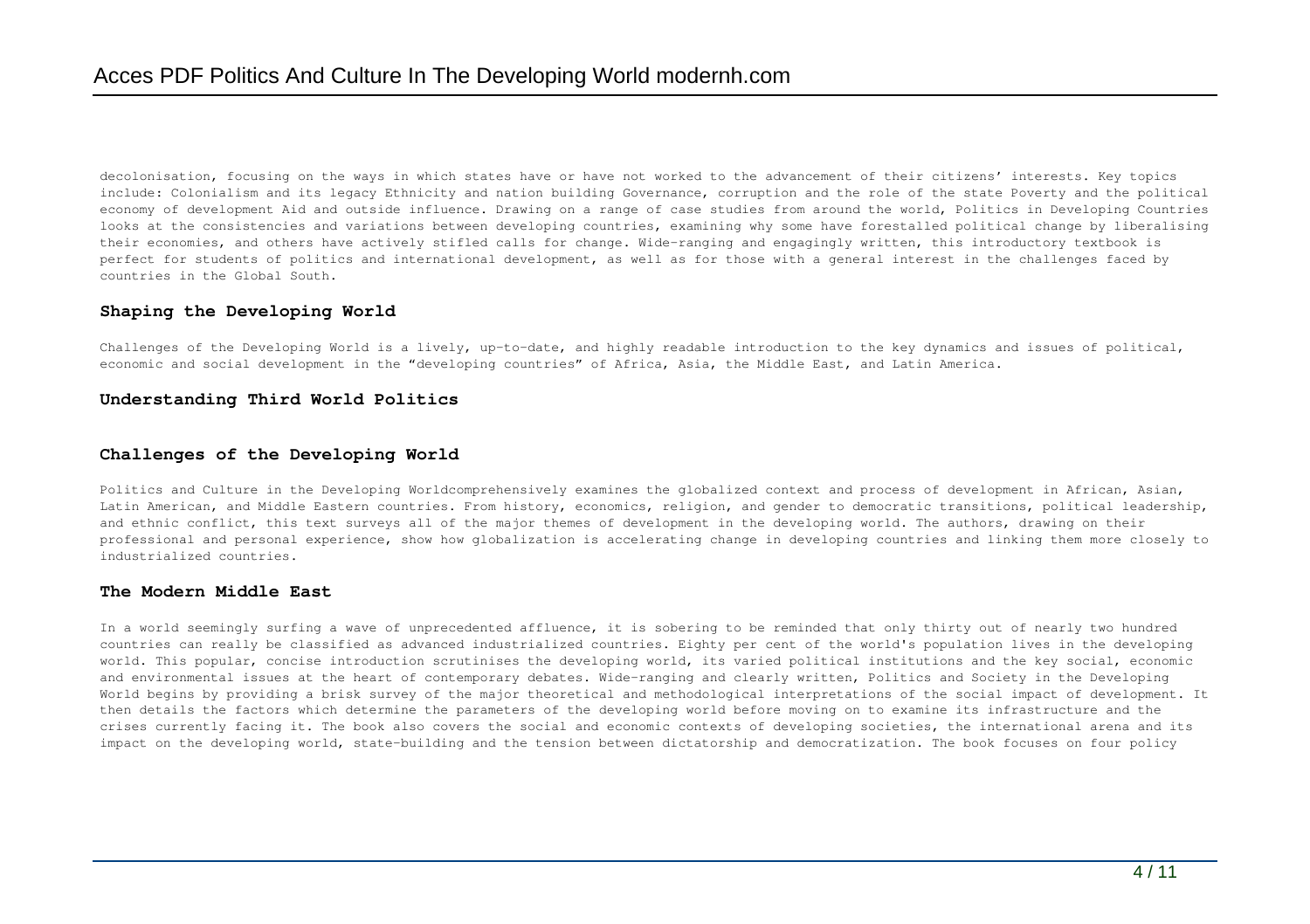areas: aid, trade, tourism and the environment.

## **Environmental Information in Developing Nations**

### **Global Change and Intellectual Property Agencies**

This textbook deals with the central political themes and issues in the developing world, such as globalization, inequality, and democracy. Leading experts in the field provide up-to-date and systematic coverage. The book is accompanied by an Online Resource Centre. Student resources: Three additional case studies, including one on China Web links from the book Flashcard glossary

#### **Education, Cultures, and Economics**

Global change affects all areas of public policy and crucial aspects of governing institutions. National and international intellectual property (IP) agencies are increasingly at the fulcrum of such change but are among the least well-examined of governing and policy realms. Among the oldest agencies of government, they are moving from a long era of contented obscurity to that of increasing political and economic exposure and controversy.This is the first book to examine IP agencies in the context of this transformation. Taking a basic institutional perspective, the book examines the changes in and relationships among four national and international IP agencies: the patent offices of the US, UK, Canada and Australia; the World Intellectual Property Office, the European Patent Office and the World Trade Organization. Focusing on the 1990s, the book traces institutional changes that centre on the core trade-off in intellectual property policy between protection and dissemination of intellectual property. These are examined in relation to the two broad dusters of interests that operate around the protection versus dissemination functions. The former is dominated by big business and the IP professions and the latter by much more dispersed and emerging interests.

#### **The United States Revisited**

Developing News sets out to describe how development is articulated in the news and used by newspeople as an analytical category to explain the world. It is about examining development as a discourse that is based on the harmful contrast between the developed and the developing (or the underdeveloped) and that sets the boundaries for what is permissible to say. Jairo Lugo-Ocando and An Nguyen begin by discussing the news coverage of development that emerged as a news category for newspapers and broadcasters after World War II. They move on to examine the way development has been reported by the mainstream media, exploring the rationales and ideologies that determined and continue to define the way the media think about and represent development in the news. In doing so, the authors contribute to a better understanding of the relationship between the news agenda, news sources and the development policies that are set in the centres of power. This book is ideal for those studying and researching and studying issues to do with journalism and the "Third World". It may also be relevant for those students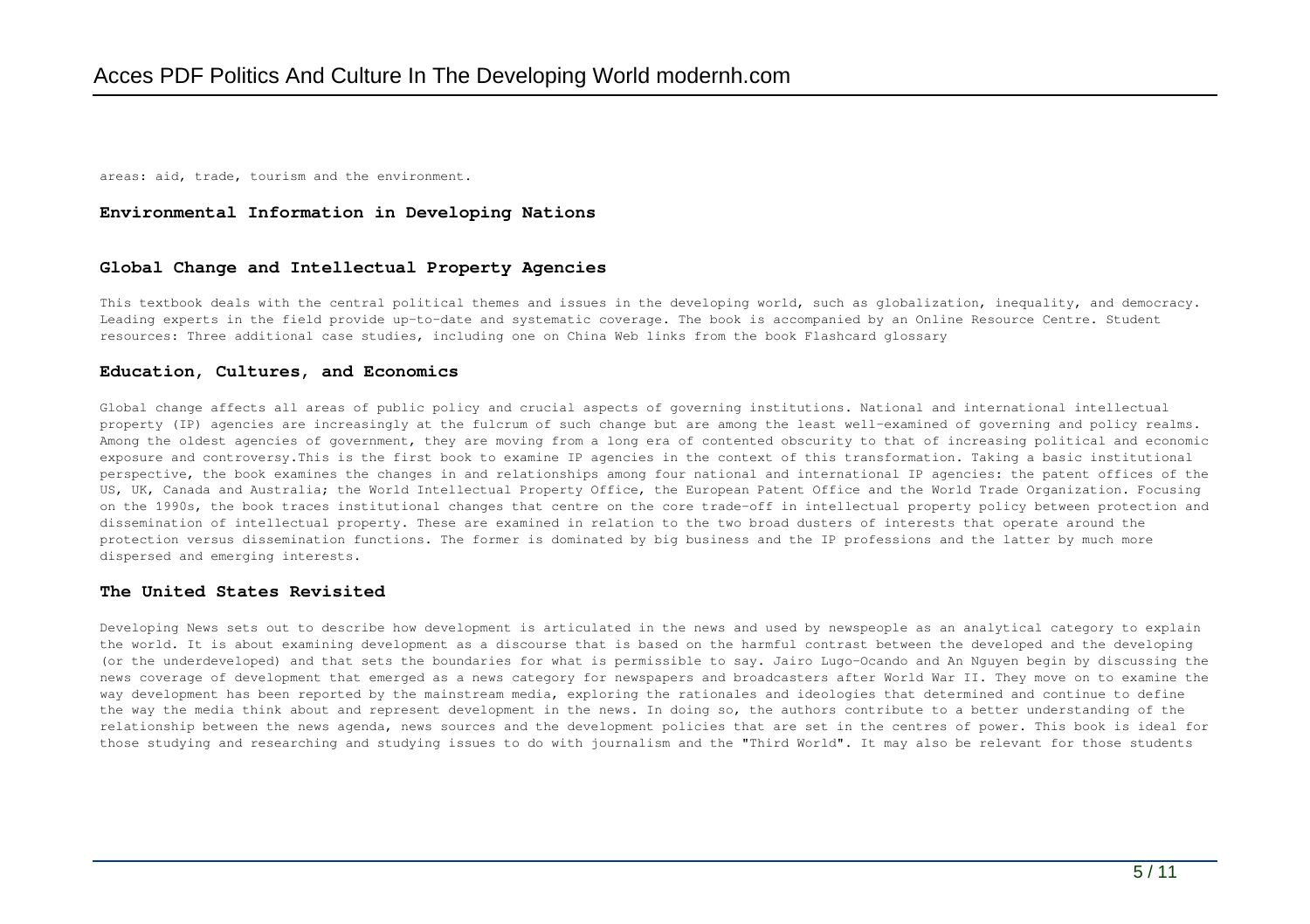taking courses in global or international journalism, media and democracy, development studies or international politics. Above all, it is an invitation for journalists to rethink their own practice in representing international development and its component.

## **The Third World in the Age of Globalization**

This book examines a central element of social welfare, old age security, exploring the history of policies in both developed and underdeveloped countries to assess their structure, ideology and effectiveness. The authors test five theoretical perspectives on old-age security policy in four industrial nations (the United States, the United Kingdom, Sweden, Germany) and three developing countries (India, Nigeria, Brazil), challenging the view that old age policy is the outcome of class conflict between capital and labour. Instead, the authors adopt a neo-pluralist perspective which emphasizes the influence of ethnic religious and regional groups, as well as "the grey lobby", over that of class-based groups. The authors attempt to test ideas derived in part from these historical case studies by analysing quantitative data from a broader sample of countries (18 industrial nationa and 32 developing nations), and they use these results to anticipate future policy developments in the U.S.

#### **The Knowledge Context**

### **Democracy and Neoliberalism in the Developing World**

Until the late 1980s, there were very few democratically elected governments in the developing world. These areas were characterized by a range of authoritarian regimes from military administrations to one-party dictatorships. Over the past decade, however, the situation has altered significantly and an increasing number of developing countries have made the transition to democracy. For some, this process of building and consolidating democracy has been relatively easy, while for others, it has proved more complex and harder to sustain. In this important new textbook, Jeff Haynes seeks to explain why these differences occur. Adopting a broadly comparative approach, he begins by examining the theories and practice of democratic transition and consolidation in the new democracies of Africa, Asia, Latin America and the Middle East. Haynes argues persuasively that a country's ability to consolidate democracy depends not only on the interaction of structural and agency factors, but also on a variety of specific domestic and international concerns which may help or hinder democratic progress. Using a wide range of case studies to illustrate his argument, Haynes provides an accessible and comprehensive analysis of the processes and problems of democratic consolidation in developing nations. This is an important textbook that will be invaluable to students in a variety of areas from politics and comparative politics to development studies and history.

# **Politics in the Developing World**

Annotation Bridges the gap between theoretical literature and the tools and practices needed to strengthen or rebuild democratic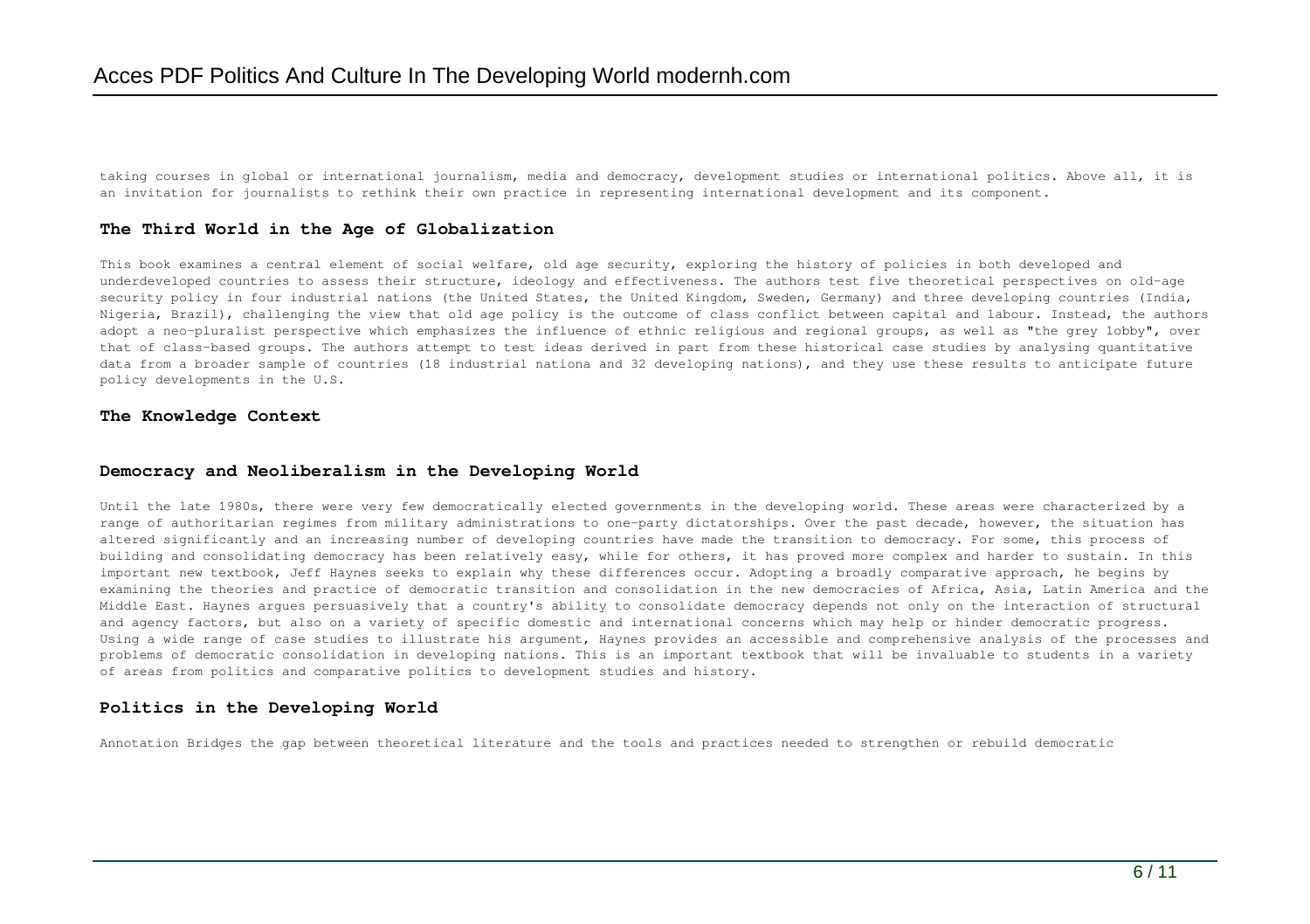institutions and reform governance systems. Through case studies and examples of good practices of governance, Cheema assesses the conditions that make democracy work.

### **Women in the Developing World**

## **The State and Development in the Third World**

Understanding Third World Politics gives a comprehensive and critical introduction to the main theories of political science used to understand political change in developing countries. It provides an overview of the variety of political institutions and processes in the third world, and critically evaluates the major explanatory frameworks used by political scientist to understand them. The discussion is supported throughout by carefully-chosen, contemporary examples from around the world. The book concludes by considering the political instability that so frequently plagues poor countries and by identifying the conditions required to establish democratic stability. This third edition has been extensively revised and updated throughout and offers a clear and theoretically rigorous introduction to the politics of the third world.

## **Politics and Development**

In the new unipolar world of globalization, the bargaining power and sense of solidarity of Third World countries have never been weaker. But their shared problems, this author argues, remain a reality which requires political expression. Does the Third World still even exist? What role, if any, can it have in the 21st century's new topography of power? Roy Ash Narain explores modern Latin American history, with emphasis on the changes wrought in the 1980s and 90s in the context of the continent's wider relations with the Third World and the USA.

#### **Regimes, Politics, and Markets**

Understanding Third World Politics gives a comprehensive and critical introduction to the main theories that have been used to understand political change in developing countries. It examines the variety of political institutions and processes in the Third World and critical evaluates the major explanatory frameworks used by political scientists to understand them. The discussion is supported throughout by a wide range of topical case studies from around the world – including features on class in Brazil and democracy in India. The book concludes by considering the political instability that so frequently plagues poor countries and by identifying the conditions required to establish democratic stability. The fourth edition has been revised and updated throughout to take account of key political developments, including foreign interventions in the Middle East, state repression in North Africa, and the secession of South Sudan. Engagingly written, this text offers a clear and theoretically rigorous introduction to the politics of the Third World.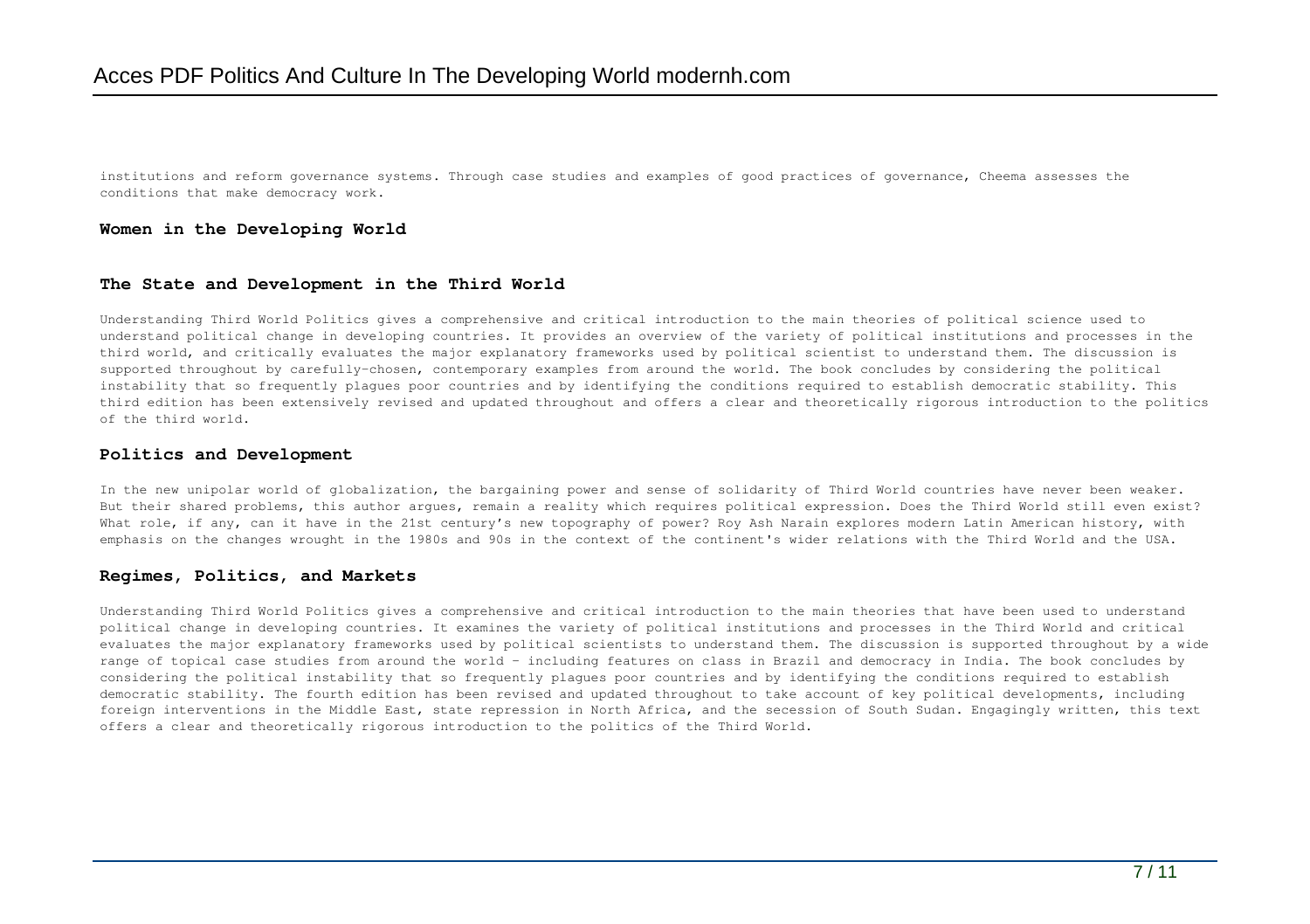### **Theatre and the World**

The most comprehensive view of the region and its recent history in a post 9/11 world, this is the first textbook on the modern Middle East to examine its urban, rural, cultural and women's histories over its political and economic history.

## **For the Development of National Culture of Newly-emerging Countries**

### **Politics in the Developing World**

The articles in this volume appeared first in the leading jounial World Politics. The essayists' common concern with the autonomy of the political " in the politics of developing countries contributes to the analytical unity of the volume. Originally published in 1986. The Princeton Legacy Library uses the latest print-on-demand technology to again make available previously out-of-print books from the distinguished backlist of Princeton University Press. These editions preserve the original texts of these important books while presenting them in durable paperback and hardcover editions. The goal of the Princeton Legacy Library is to vastly increase access to the rich scholarly heritage found in the thousands of books published by Princeton University Press since its founding in 1905.

### **China's Perception of Global Politics**

#### **Understanding Third World Politics**

### **Politics in the Developing World**

Various technology transfer methods have been applied to enhance and stimulate technical growth in developing countries since political independence was achieved in these countries. These effort s were in response t o t he awareness in most developing nations of the gap which existed between them and the world's leading industrial powers. Early transfers were carried out by some of the industrial powers which had once ruled these countries, but they then had little understanding of the culture and customs of the people from which they were socially and culturally detached during col onial rule. Thus, most of the transfer methods employed and their applications under certain conditions were indiscriminate, completely exogenous and inappropriate, giving rise in many cases to social and cultural conflicts. The paper examines a number of conflict situations in the transfer process in recent time, as well as certain ethical and cultural issues associated wit h technical change in developing countries. It further analyses some transfer concepts suggested by Sachs(1) and uses his notion of complementarity between Software (Operating System), Hardware (Equi pment) and Manpower (Skil l s)(1) to assess the effecti veness of some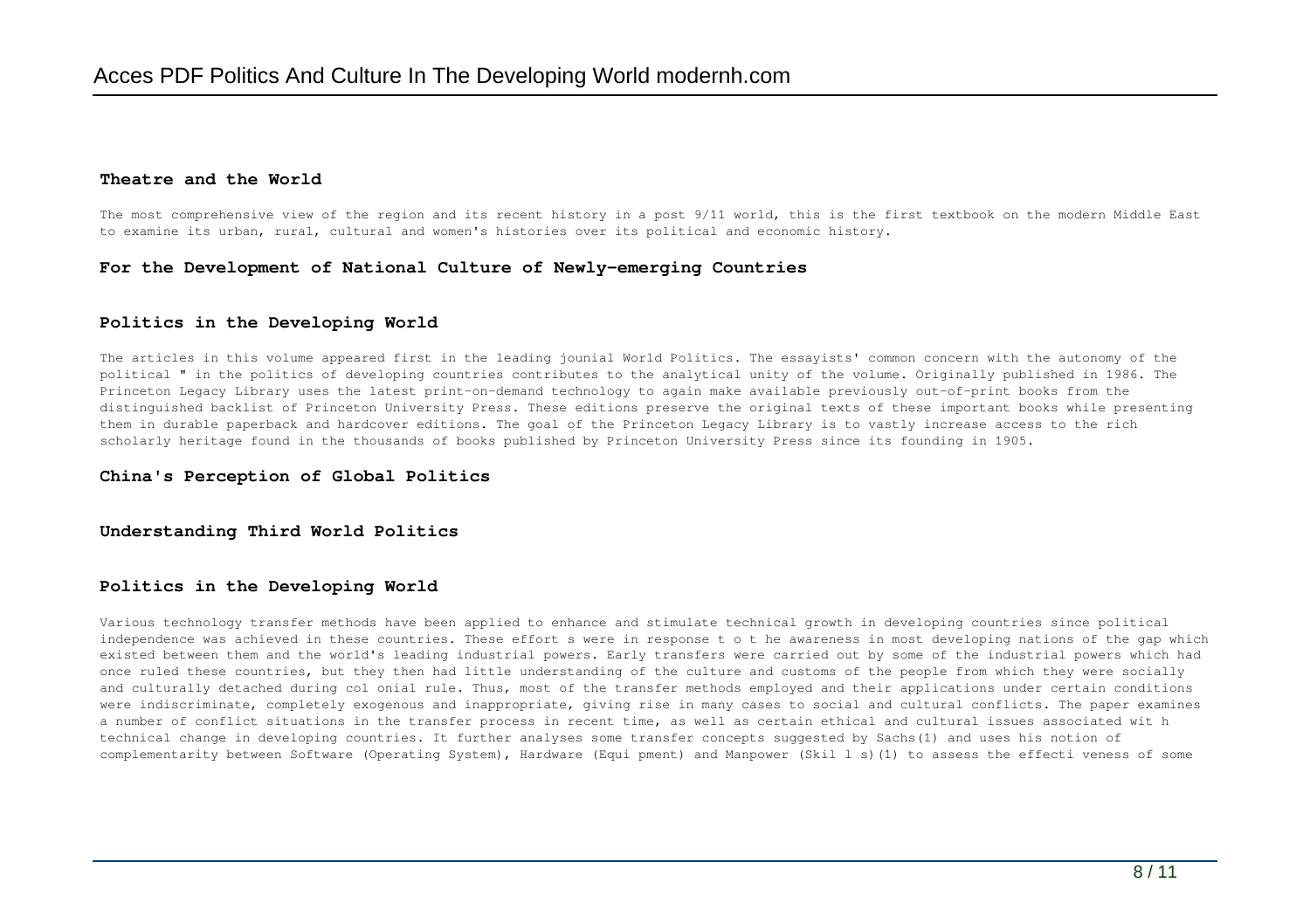current transfer practices in Africa, particularly highlighting the way in which one such process resulted in building up technical capacity in a local construction company, now a major player in the construction scene in West Africa. Using the result of this analysis, the paper develops new strategies for future successful technology transfers in relation to the authors own development models(2). For the covering abstract of this conference see IRRD number 872978.

## **Politics and Society in the Developing World**

This book is a welcome new edition, which completely updates and revises the very popular first edition, Politics and Society in the Third World. Mehran Kamrava has brought the book in line with the major changes in global politics, and the politics and social issues of the developing world. The book examines key issues such as democratisation: civil society organisations and NGOs, 'political society', state collapse, democratic bargains and transition, consolidation and problems of legitimacy, elections, multi-party politics; industrial development; dependency theory and globalisation; the roles of the IMF and the World Bank, the GATT and other multinational institutions; urbanisation; social change; the increasing influence of western values, capital and institutions; urbanisation; social change; the increasing influence of western values, capital and institutions; political culture: its role and impact in newly democratic developing countries; revolution; and gives more examples from Africa, East Asia and rural societies.

#### **Overcoming Culture and Tradition in the Process of Transfer of Modern Technology to Developing Countries**

This landmark book represents the first publication of original writing by Radclyffe Hall, author of The Well of Loneliness, in over 50 years. One of the most famous and influential lesbian novelists of the twentieth century, Hall became a cause clbre in 1928, upon the publication of her novel The Well of Loneliness, when the British government brought action on behalf of the Crown to declare the book obscene. Probably the most widely read lesbian novel ever written, the book has been continuously in print since its first publication and remains to this day an important part of the literary landscape. Expertly deciphered and edited by Hall scholar and biographer Joanne Glasgow, Your John is a selection of Hall's love letters to Evguenia Souline, a White Russian èmigrè with whom Hall fell completely and passionately in love in the summer of 1934. Written between this first meeting and the onset of Hall's last illness in 1942, these letters detail Hall's growing obsession, the pain to her life partner Una Troubridge of this betrayal, and the poignant hopelessness of a happy resolution for any of the three women. It was ultimately this relationship, Glasgow argues, which tragically precipitated the decline in Hall's creative work and her health. The letters also provide important new information about her views on lesbianism and take us well beyond the artistic limits she imposed on the characters in The Well of Loneliness. They shed light on her views on religion, politics, war, and the literary and artistic scene. Illuminating both the nature of her relationships and her views on the current politics of the time, Your John will greatly extend the range of our knowledge about Radclyffe Hall.

### **Building Democratic Institutions**

First Published in 2001. Routledge is an imprint of Taylor & Francis, an informa company.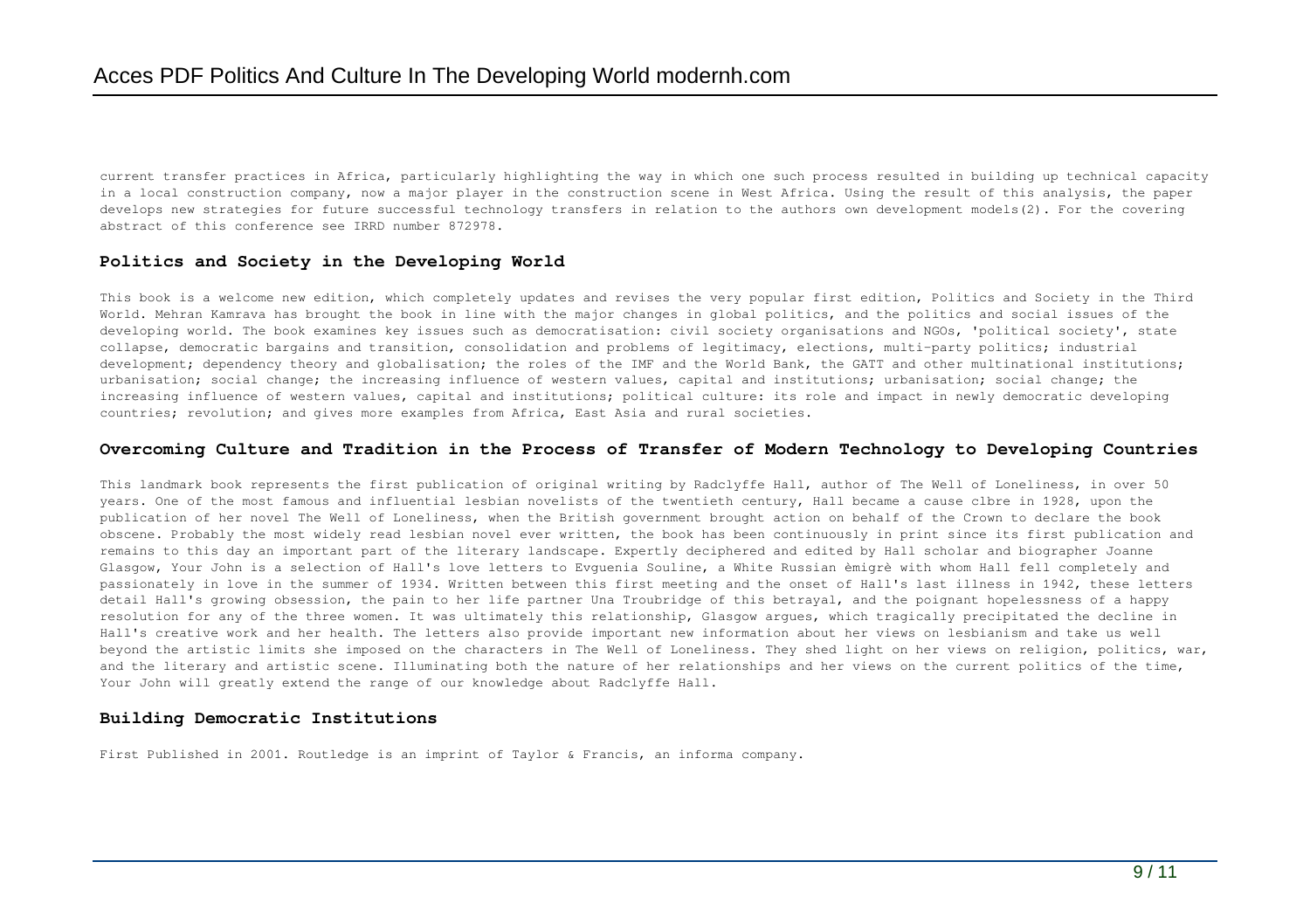## **Women in the Third World**

Vieira focuses on the relationship between environmental pollution and socioeconomic underdevelopment and emphasizes the role information can play in the protection of the Third World environment. She identifies the main governmental and nongovernmental institutions related to important aspects of the Third World environment--pollution control, sanitation, public health, and development and alternative technologies. The Brazilian institutional panorama is analyzed and then compared with Mexican, Indian, and Egyptian systems in an effort to identify common points that might be applied to the Third World as a whole. Finally, she recommends the establishment of an informal international network of both nongovernmental institutions and individuals for the exchange of information considered important to the developing countries or pertinent to the environmental realities of the Third World. Providing the core for such a network is an appendix listing organizations interested in the environment and development of the Third World.

### **Development, Crises and Alternative Visions**

This edited volume reviews the conflict between economic prescriptions for improved education in the developing world and local cultures. Among the issues reviewed are: conceptions of culture and economics in development and education literature, economic considerations of school systems to promote cultural goals, the differentiation of schools from other sites of cultural reproduction, learning experiences of various cultural groups, and the cross-cultural work of development agencies.

## **Religion, Globalization and Political Culture in the Third World**

The Knowledge Context adds an important, new dimension to the study of publishing and the distribuition of knowledge in the international arena. Drawing from more than a decade of research, Philip G. Altbach examines a variety of issues including international copyright, textbooks, technological developments in publishing, and the role of book distribution. Those interested in publishing and the dissemination of knowledge will find this a helpful resource for understanding this critical enterprise.

## **Women and the Environment**

Pushing the frontiers of the new development paradigm, this book guides debates, clarifies new themes and illustrates how the cultural resources of the developing world can become a new way of integrating into the global economy - helping to raise the voices of developing countries, widening the range of creative choices and promoting cultural diversity and economic and human development. Mixing theory, country case-studies and policy analysis this volume argues that developing countries can use their creative assets and energies as a source of economic growth - if they can better position themselves in the global economy, turning on its head the polarized debate about commerce and culture to take a fresh look at some traditional activities whose intrinsic cultural value has for too long hidden their economic worth. It includes essays from economists, lawyers and industry experts on global trade trends; digital-technology; film in West Africa; audio